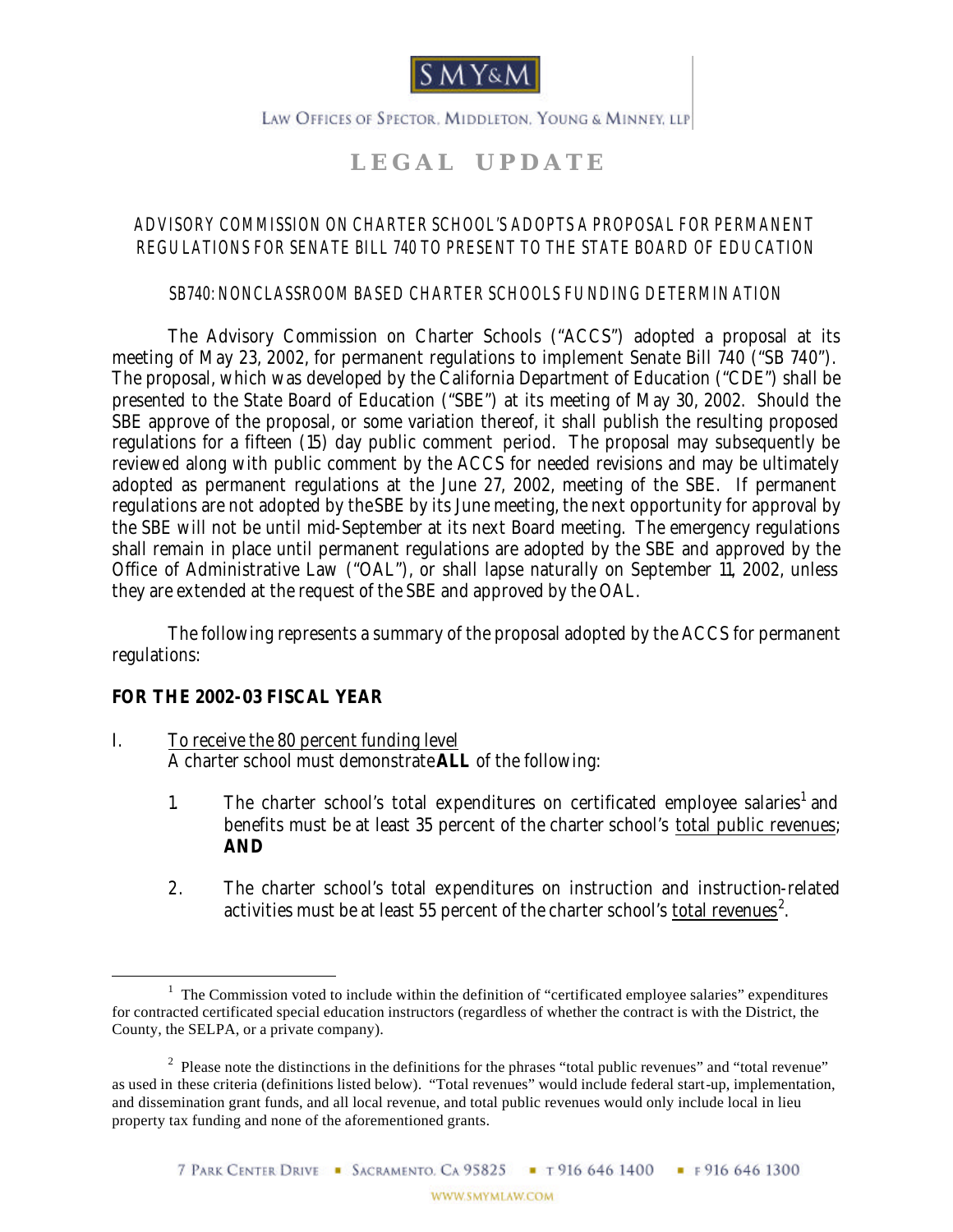- II. To receive full funding A charter school must demonstrate **ALL** of the following:
	- 1. The charter school's total expenditures on certificated employee salaries and benefits must be at least 50 percent of the charter school's total public revenues.
- III. Less than 80 percent funding If a charter school does not meet **All** of the minimum requirements to receive 80 percent funding, then the funding level is 70 percent unless there are mitigating factors.

### Mitigating factors for 2002-2003 include:<sup>3</sup>

1. Facilities

 $\overline{a}$ 

- 2. The charter school satisfactorily describes the reasons and/or proposed uses of it excess ending balances.
- 3. The charter school satisfactorily responds to questions 2,3, and 4 of the additional required information, regarding its contracts, conflict of interest policies, and payments to the district  $4$
- 4. Other individual circumstances of the charter school.
- 5. Whether the charter school's pupil-teacher ratio as calculated pursuant to Education Code Section 51745.6 is greater than the pupil-teacher ratio of the largest unified school district in the county or counties in which the charter school operates.

## **FOR THE 2003-04 FISCAL YEAR AND EACH FISCAL YEAR THEREAFTER**

I. To receive the 70 percent funding level A charter school must demonstrate **ALL** of the following:

- <sup>4</sup> This would include responses to questions regarding the following:
	- a. Entities that received \$50,000 or more of the charter school's total expenditures and whether the contracted services are based upon a fee per specific service rendered or on a percentage of the ADA or charter school's revenues or enrollment
	- b. Membership of the charter school governing board, and how those members are selected, and whether the school has adopted a conflict of interest policies and procedures
	- c. An Explanation of expenditures to District or County

 $3\,$  It is the writers understanding that these mitigating factors (as used in 2002-2003 and 2003-2004 may be used at the Commission's discretion to either boost or lower a charter school's funding level. None of the "criteria" are listed in the proposed regulations without giving the Commission and the State Board some discretion regarding their funding decision.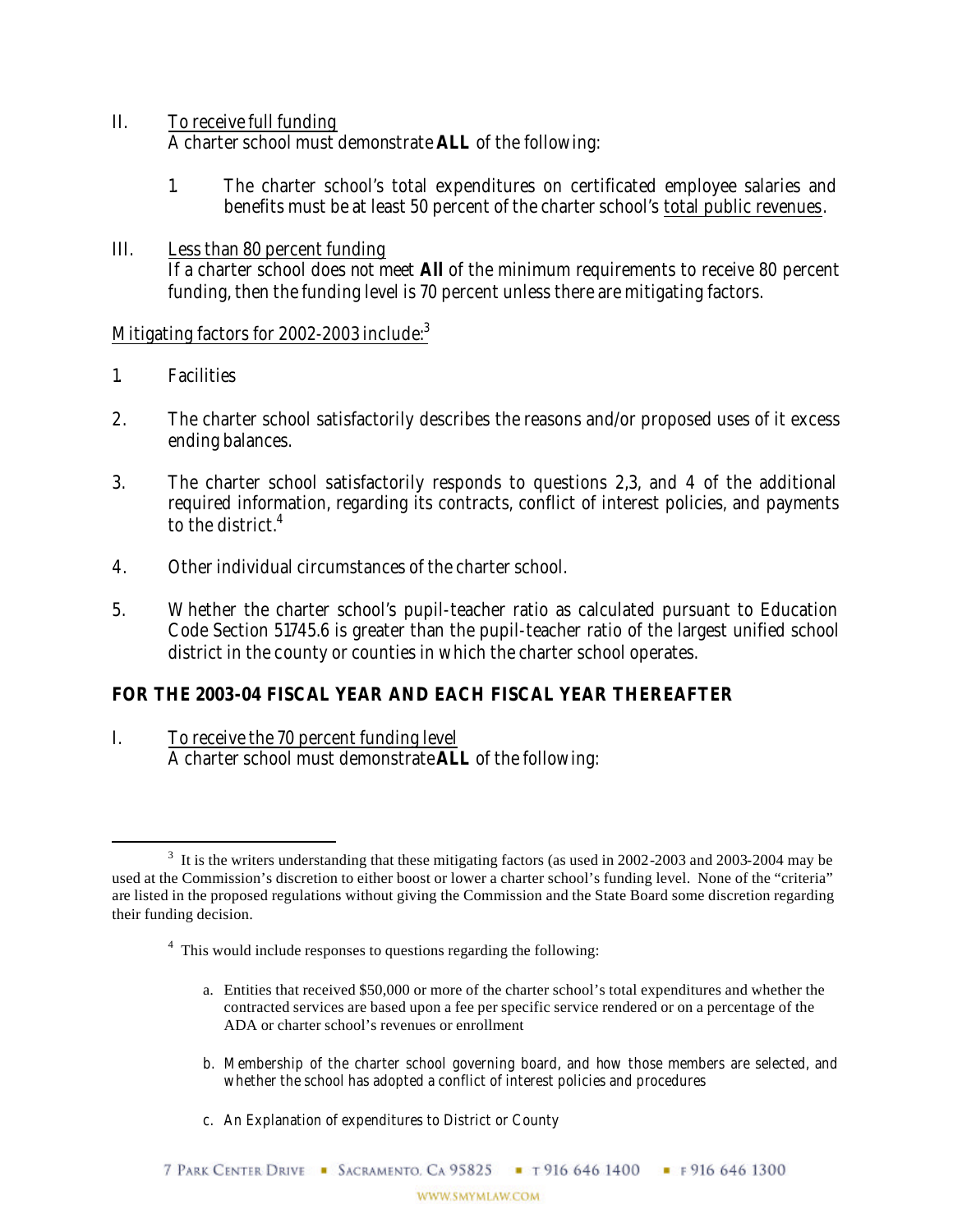- 1. The charter school's total expenditures on certificated employee salaries and benefits must be at least 40 percent of the charter school's total public revenues **AND**
- 2. The charter school's total expenditures on instruction and instruction-related activities must be at least 60 percent of the charter school's total revenues.
- II. To receive one-half of the difference between the 70 percent funding level and full funding

A charter school must demonstrate **ALL** of the following:

- 1. The charter school's total expenditures on certificated employee salaries and benefits must be at least 50 percent of the charter school's total public revenues; **AND**
- 2. The charter school's total expenditures on instruction and instruction-related activities must be at least 70 percent of the charter school's total revenues.

#### III. To receive full funding A charter school must demonstrate **ALL** of the following:

- 1. The charter school's total expenditures on certificated employee salaries and benefits must be at least 50 percent of the charter school's total public revenues; **AND**
- 2. The charter school's total expenditures on instruction and instruction-related activities must be at least 80 percent of the charter school's total revenues; **AND**
- 3. The charter school's pupil-teacher ratio as calculated pursuant to Education Code Section 51745.6 must be no greater than the pupil-teacher ratio of the largest unified school district in the county or counties in which the charter school operates.
- IV. Less than 70 percent funding If a charter school does not meet **ALL** of the minimum requirements to receive 70 percent funding, then the funding level is zero, unless there are mitigating factors.

Mitigating Factors for the 2003-2004 fiscal year and fiscal years thereafter include:

- 1. Facilities
- 2. The charter school satisfactorily describes the reasons and/or proposed uses of it excess ending balances.
- 3. The charter school satisfactorily responds to questions 2,3, and 4 of the additional required information, regarding its contracts, conflict of interest policies, and payments to the district.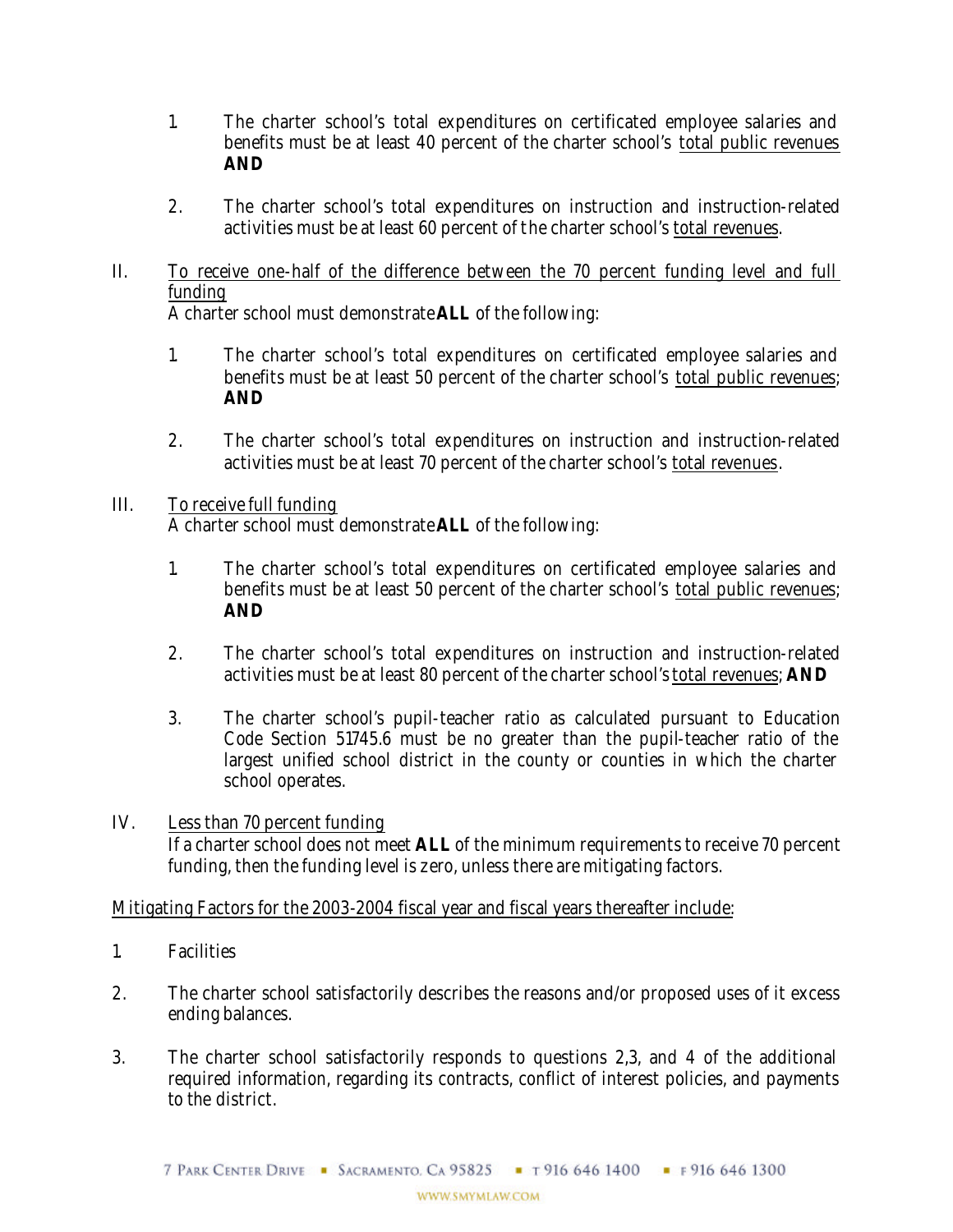- 4. Other individual circumstances of the charter school.
- 5. Whether the charter school's pupil-teacher ratio as calculated pursuant to Education Code Section 51745.6 is greater than the pupil-teacher ratio of the largest unified school district in the county or counties in which the charter school operates.

#### **DEFINITIONS, ETC.**

Total public revenues- equals the sum of all federal revenue (less federal Public Charter School Grant Program start-up, implementation, and dissemination grant funds), state revenue, and local revenue from in-lieu property taxes.

Total revenues - equals the sum of all federal revenue (including start-up, implementation, and dissemination grant funds), state revenue, and local revenue, but does not include the ending balance from the prior fiscal year.

Small and new schools - serious consideration for full funding shall be given to charter schools with **less than 100 units of average daily attendance** as measured in the preceding year of the application for funding or that are in their **first year of operation**.

Proposed language to clarify charter school "employees" - for the purposes of calculating the certificated employee salary and benefit percentage:

Certificated special education instructors may be counted as "employees" even if they are on contract with the charter school from the District, the County, the SELPA, or a private company.

All other District employees (non-special education) may be considered charter employees if all of the following conditions are met:

- 1. The district is the employer of all charter staff;
- 2. The district is the ultimate governing authority for the charter school (i.e. the charter school is not incorporated separately from the district);
- 3. The district's certificated employees are assigned exclusively to work at the charter school or, if assigned to the charter on a part-time or itinerant basis, only if the charter school pays for the services on a documented fee-for-service basis rather than as part of a master services contract with the district.

Under no circumstances shall certificated employees of the district that provide services as part of a master agreement between the charter and the district be considered charter school employees.

There was a lot of discussion amongst ACCS members as to whether full funding may take into consideration a pending ten percent (10%) budget cut proposed by the governor of non-charter independent study programs. The ACCS considered whether full funding would be 90% if the